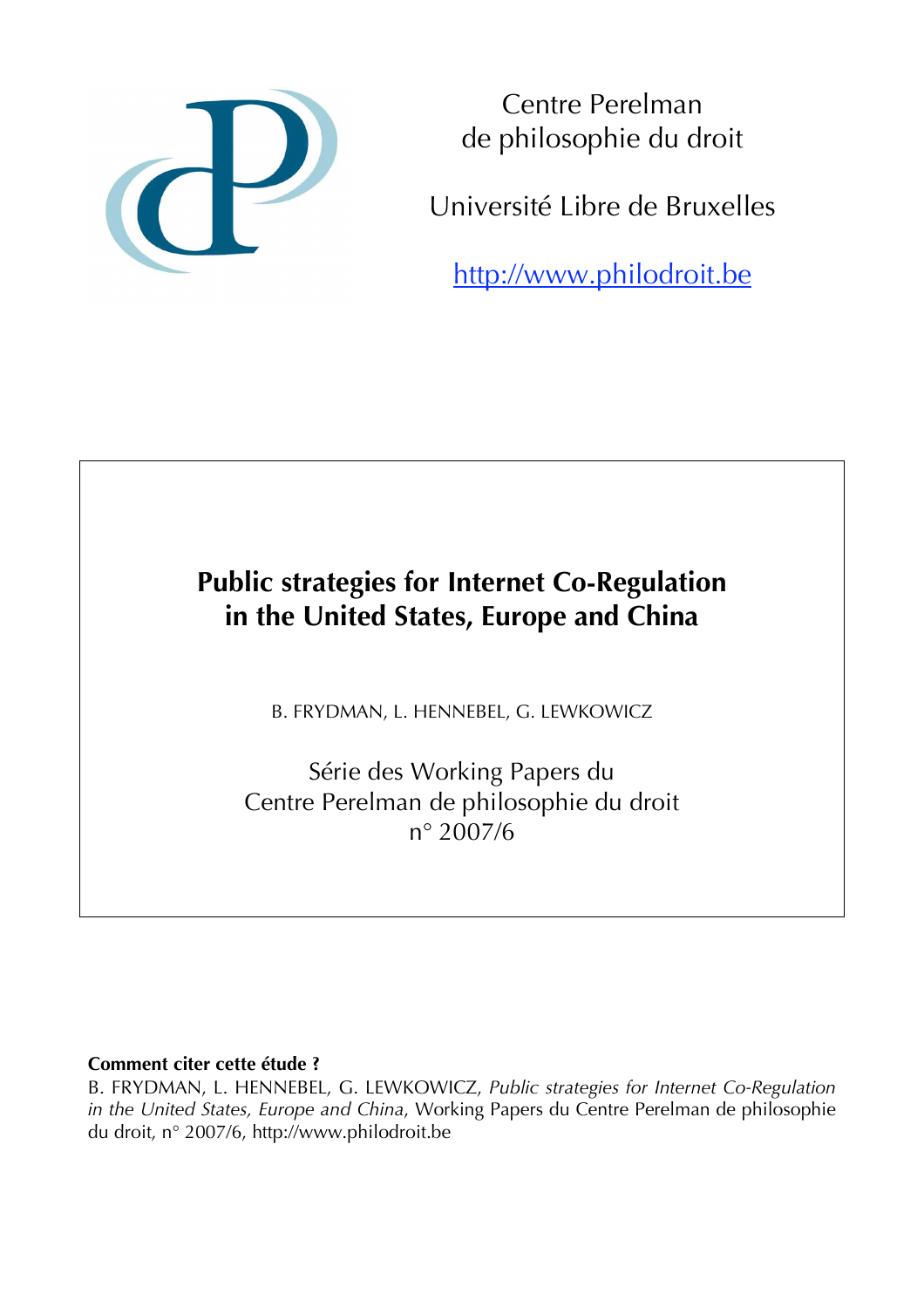#### **Public Strategies for Internet Co-regulation in the United States, Europe and China**

#### By B. FRYDMAN, L. HENNEBEL and G. LEWKOWICZ

Internet defies the classic State law model according to which the sovereign State makes and enforces the law on its territory, including by the use of force (Frydman 1997 ; Svantesson 2005). The required bond between State sovereignty, national territory, and law is loose when dealing with Internet regulation. In addition, international law does not answer the question of which court should have jurisdiction over Internet litigation and what law should be applied (Berman 2002; Svantesson 2005). In other words, Internet engages regulators to use new methods of drafting and implementing legal rules. Co-regulation is one of the techniques that can be used. Despite the fact that defining "co-regulation" remains challenging and unsettled (Lievens *et al*. 2006; Hennebel & Lewkowicz 2007: 148-157; Poullet 2004), one may provide a theoretical sketch of what the coregulation model entails.

For analytical purposes, it is convenient to make a distinction between regulators and what Zittrain (2003) called "points of control". Regulators are public or private bodies willing to influence the behaviors of actors in a field of action. Points of control are any public or private actors that, for any reason, play a strategic role in a particular area. Regarding Internet regulation, the method used by regulators consists in leaning on these points of control as regulatory levers. The so-called coregulatory mechanism must be understood in this paper as a legal device designed to put pressure on the points of control to achieve some regulatory result.

The meaning of co-regulation is twofold. As a concept of legal theory, "co-regulation" is a legal model in which the norms drafting, implementation and enforcement is not under the sole authority of the sovereign ruler, but rather spread, voluntarily or not, amongst a number of players both public and private. In a more rigorous sense, co-regulation embraces a new form of governance for public authorities (Schultz & Held 2004), based on the voluntary delegation or transfer towards private actors of the burden of all or part of the drafting, implementation and enforcement of norms.<sup>1</sup> This chapter refers mainly to this latter meaning of co-regulation, focusing on the strategies initiated by States.

In any case, one must tell apart the co-regulation from the *regulation model* – the so-called "command and control" model – in which public authorities make the rules, enforce them and punish those who breach them. Co-regulation is also different from the *self-regulation model* in which the players of a certain sector of activity make the rules and implement them collectively without any public intervention. Still, co-regulation is not just an "in between" model. Coregulation is a legal model *per se* with its proper rationale based on the empowerment of actors to control one another.

The notion of co-regulation has been used with some success in the context of Internet regulation because of what was called "a move to the middle," that is, an ever increasing role of intermediaries in regulation (Palfrey & Rogoyski 2006; Kerr & Gilbert 2004). It has also been used in the regulation of other media (Hans-Bredow-Institut 2006) as well as in other areas such as corporate governance, corporate social responsibility (Berns *et al*. 2007) and environmental law. It may be seen as a general paradigm for global governance in the context of globalization (Frydman 2004).

So far, most of the academic publications dealing with Internet co-regulation mainly focused on the question of effectiveness of such a model of regulation. While this chapter describes and scrutinizes

Co-regulation in this sense refers to the main alternative mode of regulation as used and defined by the European Union (Palzer 2003; Senden 2005).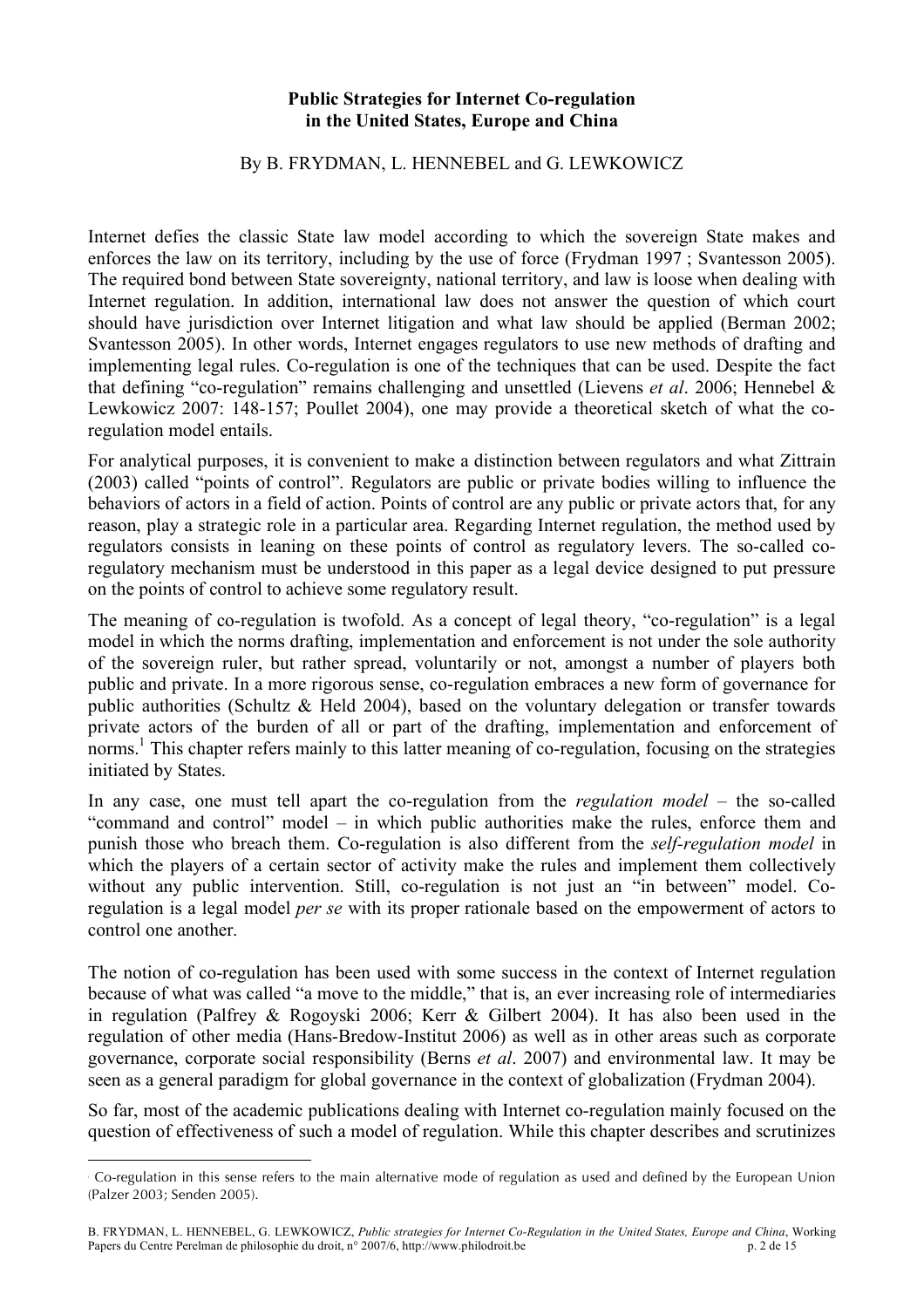the legal initiatives and set of tools developed by the United States, the European Union and China that entrust points of control to monitor Internet, it focuses more specifically on the impact of coregulation on the rule of law<sup>2</sup>. It shows the emergence of different systems of Internet regulation having an effect on international legal competition and compliance with the rule of law.

## **X. 2 The United States of America: self-regulation with a taste of co-regulation**

The American system of Internet regulation has often been described as self-regulatory,<sup>3</sup> as opposed to the European system (Kesan & Gallo 2006; Chen 2004; Nguyen 2004). However, the American system is not exclusively self-regulatory. Actually, because of a distinct legislative and legal history (Zittrain 2006: 253), the regulatory rationale of the Internet in the United States takes the shape of a self-regulatory system based on a libertarian framework (1). However, it is also in the United States that co-regulatory mechanisms were first outlined to protect specific rights (2).

#### **X.2.1 The American libertarian framework of Internet regulation**

Traditionally, United States law distinguishes between the liability of the publisher and of the distributor of litigious information. On the one hand, it engages the liability of the producer of unlawful information with that of the one who publishes the information. On the other hand, it immunizes the booksellers, libraries, and other distributors insofar as they are unaware of and do not have reason to know about the offence (Lichtman & Posner 2006). American courts applied this principle to the Internet in the first lawsuits involving ISPs. <sup>4</sup> However, in 1995, the Supreme Court of the State of New York adopted a different position in the *Stratton Oakmont, Inc. v. Prodigy* Services Co. case.<sup>5</sup> It held that when an ISP takes measures in order to monitor on-line content, it shall be regarded as a publisher. Hence, its liability could be involved. As a consequence, the paradox was that ISPs that had an editorial control policy were more at risk than the ones doing nothing in this respect.

According to the ISPs, this situation would end up undermining the system of Internet selfregulation and appeared likely to open the door to a mass of lawsuits and actions against them that could be a serious obstacle to the expansion of the digital economy. As early as 1996, the U.S. Congress reacted by passing the Communication Decency Act (CDA). Section 230 sets up the socalled "safe harbors" which immunizes all ISPs from any civil liability regarding the material made by others that they only stored or disseminated. Section 230 § 1 c) states that "No provider or user of an interactive computer service shall be treated as publisher or speaker of any information provided by another content provider."<sup>6</sup> The U.S. courts have applied this provision extensively. According to these rules, the hosting provider would not be held liable: 1.) even if it was aware of the unlawful character of the content; 2.) even if it had been notified of this fact by the victim;<sup>7</sup> and 3.) even if it had paid for the illegal data.<sup>8</sup> In addition, section 230 § 2 a), states that

No provider (…) of an interactive computer service shall be held liable on account of any action voluntarily taken in good faith to restrict access to or availability of material that the provider (…) considers to be obscene, lewd, lascivious, filthy, excessively violent, harassing, or otherwise objectionable, whether or not such material is constitutionally protected,<sup>9</sup> and of any action taken to

 $2$  On Internet regulation and the rule of law, see also Marzouki (2006).

<sup>3</sup> On Internet self-regulation see the study by Price & Verhulst (2005).

<sup>4</sup> For example, in a textbook case, the District Court of New York refused to hold the technical intermediary liable for defamatory comments broadcast via its equipment. See *Cubby, Inc. v. Compuserve, Inc.,* 776 F Supp. 140 (S.D.N.Y. 1991). 5 *Stratton Oakmont, Inc.* v*. Prodigy Services Company*, 23 Media L Rep (BNA) 1794 (N.Y. S. Ct. 1995)

<sup>6</sup> 47 U.S.C. § 230 (c) (1)

<sup>7</sup> For a defamatory case, see *Zeran v. America Online, Inc.*, 129 F.3d 327 (4th Cir. 1997). For a case dealing with advertisement for child pornography, see *Doe v. America Online, Inc.*, 783 So.2d 1010 (FL. 2001).

<sup>8</sup> For a defamatory case, see *Blumenthal v. Drudge and American Online, Inc.*, 992 F. Supp. 44 (D.D.C. 1998). In this case, the defamatory statement was not anonymous but sent by a person with whom AOL contracted and paid a monthly fee.

<sup>9</sup> 47 U.S.C. § 230 (c) (2) (A)

B. FRYDMAN, L. HENNEBEL, G. LEWKOWICZ, *Public strategies for Internet Co-Regulation in the United States, Europe and China*, Working Papers du Centre Perelman de philosophie du droit, n° 2007/6, http://www.philodroit.be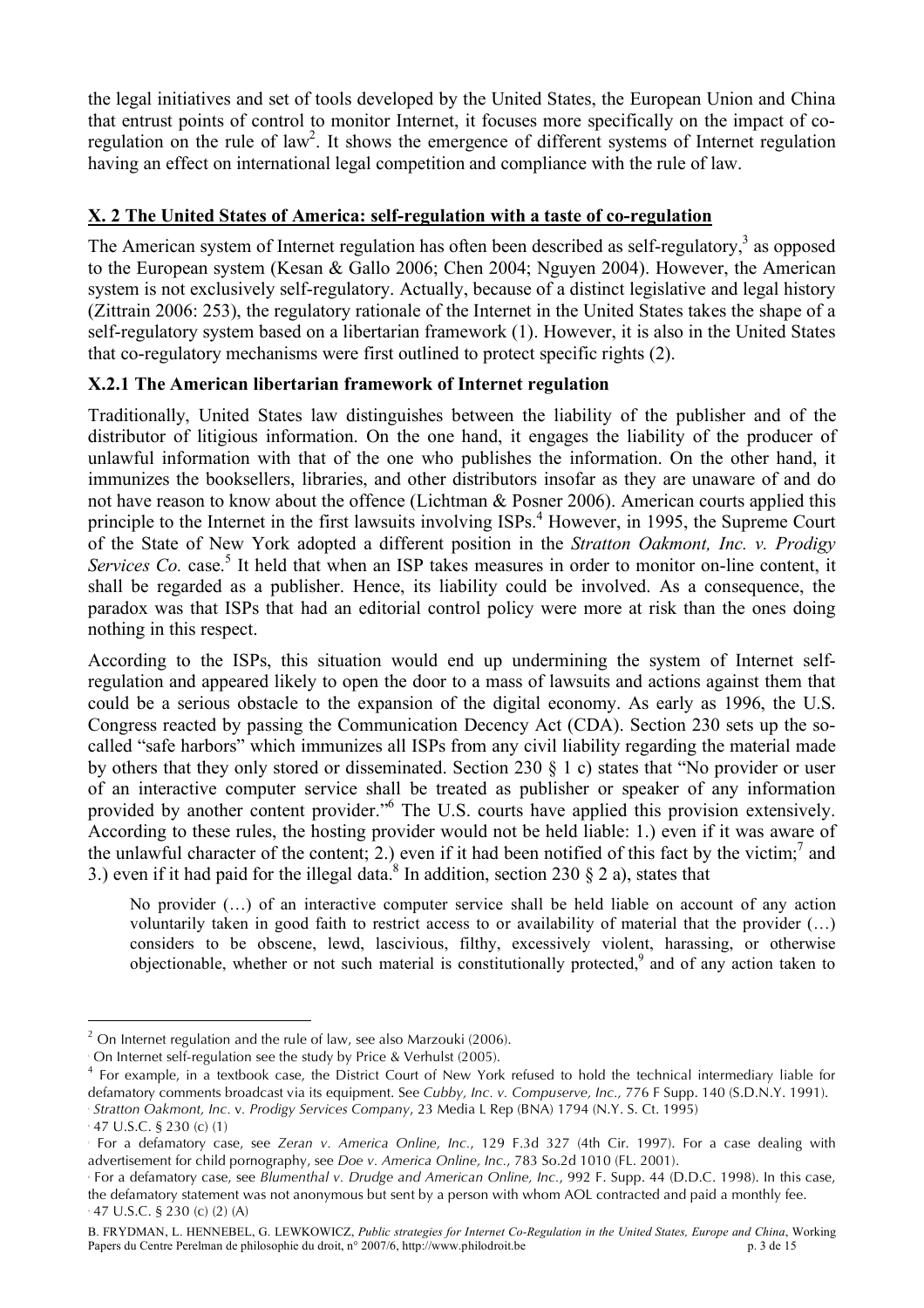enable or make available to information content providers or others the technical means to restrict access to material.<sup>10</sup>

This latter clause called the "Good Samaritan Provision" shields ISPs which voluntarily monitor Internet content and filter or restrict access to illegal, harmful or "problematic" material. In sum, these provisions shelter ISPs from any tort-based lawsuit whether they decide to do nothing or to edit problematic or controversial content (Frydman & Rorive 2002b: 50; Rustad & Koening 2005). However, the immunity granted by the CDA covers only civil liability and does not extent to criminal law. On the contrary, the CDA intended to criminalize the dissemination of any obscene or indecent message with full knowledge to minors of less than eighteen years of age,<sup>11</sup> although affirmative defenses were provided for those who, in good faith, take effective action to restrict access to minors.<sup>12</sup> These provisions created a kind of mandatory self-regulation which could have been the basis of a co-regulatory system. Nevertheless, the Supreme Court of the United States struck down these criminal provisions and applied the full protection of the First Amendment to Internet content.<sup>13</sup> Despite the drafting of the Child Online Protection Act (COPA) – which called for a similar mechanism to the one judged unconstitutional by the Supreme Court – the Court's ruling was reaffirmed.<sup>14</sup>

The conjunction of a *safe harbor* and Good Samaritan clause provided by the CDA on the one hand, and the full protection offered by the First Amendment to Internet content as asserted by the U.S. Supreme Court on the other, characterize the American system of Internet regulation as a system of self-regulation. Indeed, the American Internet regulatory framework, which immunizes ISPs against civil lawsuits, is based primarily on the voluntary ISPs' monitoring and drafting of codes of conduct.

#### **X.2.2 A taste of co-regulation**

Although the libertarian framework generally prevailed, American law displays a taste of coregulation in three important areas: minor's protection and the fight against child pornography, the fight against terrorism and the protection of copyrighted materials. In these areas, various legal patterns illustrate the "invisible handshake" (Birnhack & Elkin-Koren 2003) between the State and private actors such as ISPs enlisted in the implementation of the law.

In the highly sensitive issue relating to minors' protection, initiatives were taken in order to share the burden of regulation with private actors (Wanamaker 2006). First of all, at a criminal level, denunciation was made mandatory by the 1998 Protection of Children from Sexual Predators Act. It compels ISPs with knowledge of facts involving child pornography to report them to a law enforcement agency.<sup>15</sup> Failure to report may result in a fine of up to \$50,000 in the first instance and up to \$100,000 for any second or subsequent failures. Likewise, statutes such as the 2000 Children's Internet Protection Act (CIPA) – which exposes public libraries at risk of being scratched out of the federal funds recipients if they do not strain and limit access to pornographic material viewed from their computers – were not held to be unconstitutional.<sup>16</sup> Such rules create incentives for ISPs and other Internet players to act as law enforcement authorities by providing information to the government or by restricting access to controversial material.

<sup>10</sup> 47 U.S.C. § 230 (c) (2) (B)

the protection of minors against pornographic material published online is one of the main political objectives of the Congress in the context of Internet regulation (Wanamaker 2006).

<sup>12</sup> 47 U.S.C.A § 223 (e) (5) (A) (supp.1997). See also *Reno v. American Civil Liberties Union*, 521 U.S. 844 (1997)

<sup>13</sup> *Reno v. American Civil Liberties Union*, 521 U.S. 844 (1997)

<sup>14</sup> The long judicial history of the challenging of the COPA could not be discussed here. The most important US courts ruling are *Ashcroft v. American Civil Liberties Union*, 535 U.S. 564 (2002); *Ashcroft v. American Civil Liberties Union*, 542 U.S. 656 (2004); *American Civil Liberties Union v. Alberto R. Gonzales*, March 22, 2007, civil action n.98-5591, *available at* http://www.paed.uscourts.gov/documents/opinions/07D0346P.pdf.

<sup>15</sup> 42 U.S.C. § 13032.

<sup>16</sup> See *United States v. American Library Association, Inc.*, 539 U.S. 194 (2003).

B. FRYDMAN, L. HENNEBEL, G. LEWKOWICZ, *Public strategies for Internet Co-Regulation in the United States, Europe and China*, Working Papers du Centre Perelman de philosophie du droit, n° 2007/6, http://www.philodroit.be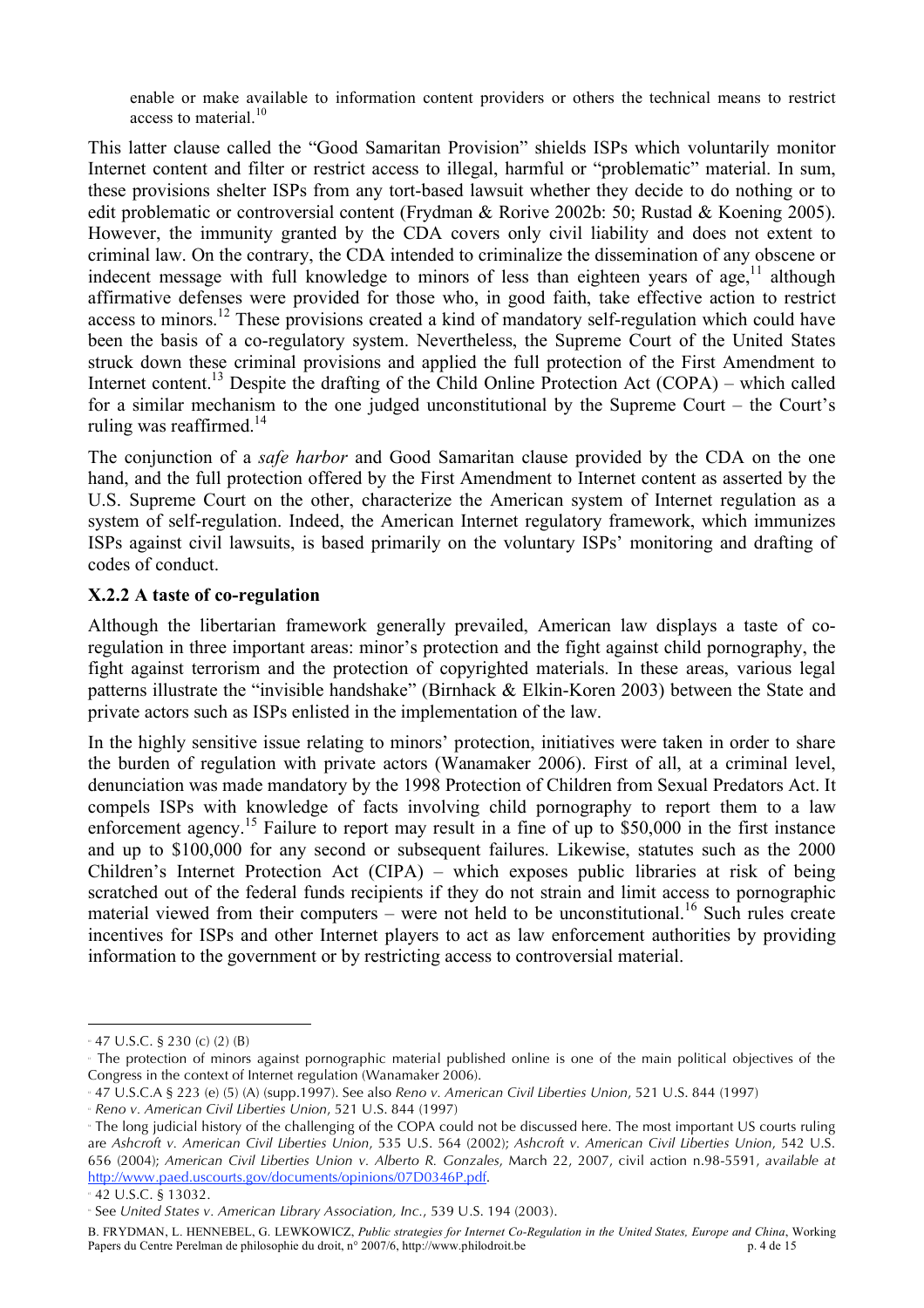Secondly, in the fight against terrorism, some law enforcement initiatives endow ISPs to monitor Internet communication. According to the Patriot Act – amended by the 2002 Cyber Security Enhancement Act – law enforcement authorities may urge ISPs to disclose information relating to an emergency matter. Moreover, "if the provider, in good faith, believes that an emergency involving danger of death or serious physical injury to any person requires disclosure without delay of communications relating to the emergency," he may pass on the content of a communication to a Federal, State, or local governmental entity,  $17$  and no cause of action can lie in any court against him for providing the information under such circumstances (Birnhack & Elkin-Koren 2003: 103-105).<sup>18</sup> In this case, ISPs are encouraged to act as law enforcement authorities by enjoying immunity against lawsuits involving privacy and data protection violations.

Finally, in the field of copyright's law, Congress drafted a special liability regime for ISPs (Manekshaw 2005). In 1998, the Digital Millennium Copyright Act (DMCA) enacted in the Copyright Act the so-called Washington agreement between copyright owners and representatives of the e-business industry about infringing material online (Frydman and Rorive, 2002b: 51). According to the DMCA, an ISP that is unaware that it is hosting infringing material and does not take advantage from the infringing activity cannot be held liable. However, when a copyright owner notifies the provider about the infringement, the ISP must remove or disable access to the material within ten days (*notice and take down*); otherwise it could be liable for damages. The ISP must also notify the content provider that it has removed or disabled access to the material.<sup>19</sup> The content provider may then dispute the validity of the notice and send a formal counter notification to the  $ISP.^{20}$  In that case, the ISP has to inform the author of the complaint that it will put the controversial data back online (*notice and put back*), <sup>21</sup> unless an action is filed against the content provider seeking a court injunction. In this way, ISPs play their part in the regulation of infringing material online. However, thanks to the procedure of notice and counter-notice, they don't have to make decisions on their own in case of disputes.

In conclusion, while the U.S. system of Internet regulation is mainly self-regulatory, it uses some co-regulatory mechanisms to guarantee security (e.g. in the fight against terrorism), specific rights (e.g. in the fight against pedophilia), and to protect specific economic interests (e.g. copyright protection). Nevertheless, in the U.S. model, co-regulation is the exception and aims to achieve very specific goals on certain issues. In Europe though, co-regulation is the general and leading model of regulation of Internet content.

#### **X.3 The European Union: co-regulation as a general paradigm**

The European system of co-regulation was set up by the Directive on electronic commerce which came into force in January 2002.<sup>22</sup> The text provides a regime of liability limitations less favorable to ISPs than the U.S.'s immunity clause in the CDA. It also leaves more room for State intervention, a position consistent with the European view of the freedom of speech submitted to certain restrictions, liabilities, and penalties that justify the intervention of public authorities. Besides important differences that arise from its transposition into the domestic law of each Member State,<sup>23</sup> the Directive defines the main components of a general co-regulation model of Internet content and it favors the emergence of professional players entrust to monitor the Internet

21 17 U.S.C. §512 (g) (2) (B).

 $\overline{a}$ <sup>17</sup> 18 U.S.C. § 2702 B.8.

<sup>18</sup> 18 U.S.C. § 2703 e

<sup>19</sup> 17 U.S.C. §512 (g) (2) (A).

To be effective, the counter notification must meet the formal requirements set up by 17 U.S.C. §512 (g) (3).

<sup>22</sup> Directive 2000/31/EC of the European Parliament and of the Council of June 8, 2000 on certain legal aspects of information society services, in particular, electronic commerce in the Internal Market ("Directive on electronic commerce"), *O.J.E.C.*, L 178/1, 17 July 2000, particularly art.12-15. For a complete analysis of the content of the Directive, see Strowel *et al.* 2001.

<sup>23</sup> For Belgium, for instance, see Montero *et al*. 2004: 81. For the French implementation of the Directive, see Sédaillian 2005. For its implementation in Great Britain, see Hedley 2006.

B. FRYDMAN, L. HENNEBEL, G. LEWKOWICZ, *Public strategies for Internet Co-Regulation in the United States, Europe and China*, Working Papers du Centre Perelman de philosophie du droit, n° 2007/6, http://www.philodroit.be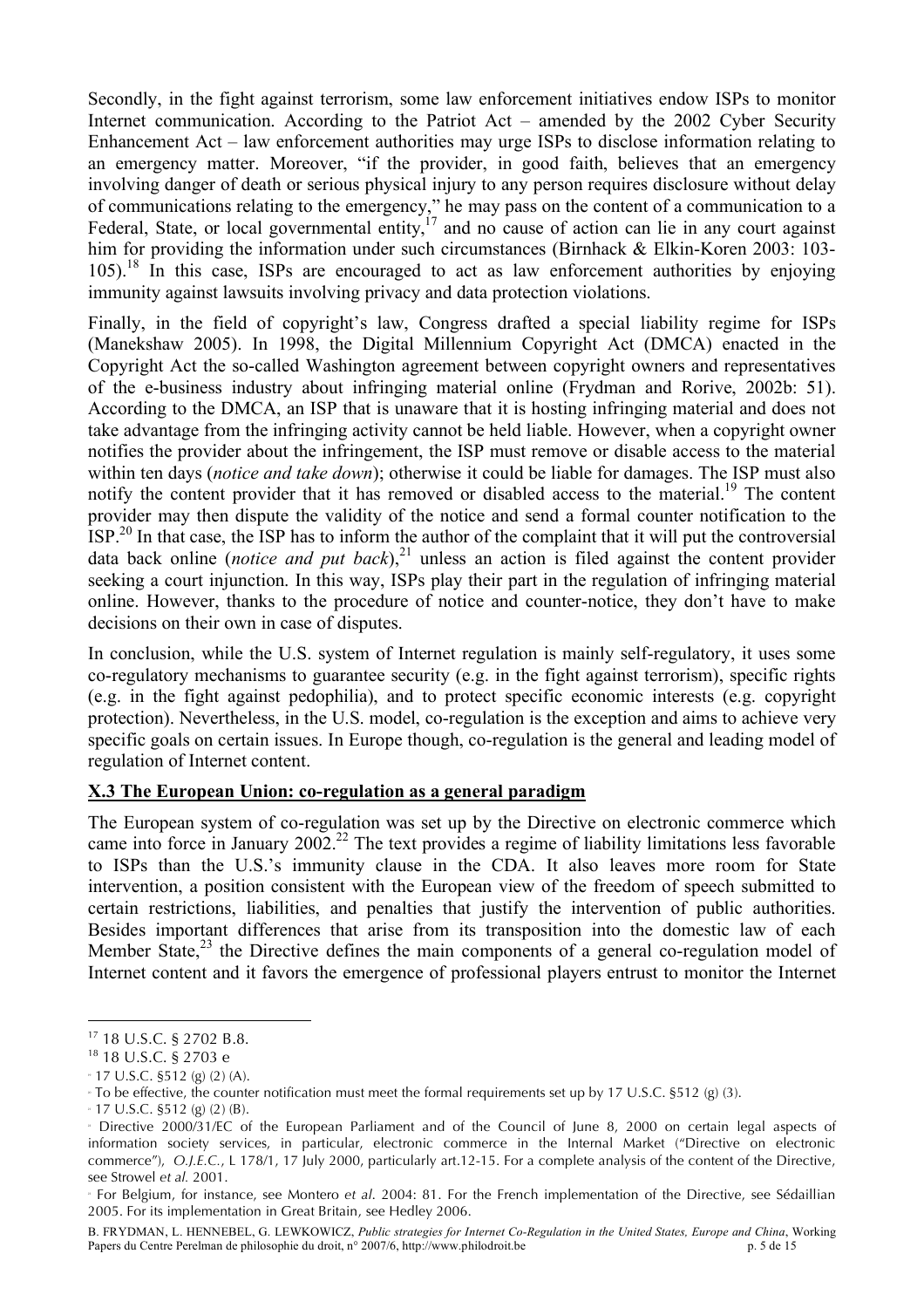(1). Nevertheless, the European system may appear *too effective* in its current configuration and lacks the guarantees needed to avoid the risks of massive private censorship (2).

## **X.3.1 A general co-regulation model: towards professionalization and proceduralization**

Like the DMCA and CDA in the U.S., the EU Directive primarily intends to create "safe harbors" for the sake of ISPs. The European approach differs however from the American one in terms of method. Firstly, the EU Directive creates conditional exemptions from liability at both civil and criminal levels. Secondly, whereas the U.S. favors a vertical approach regulating legal issues related to the infringement of a specific right, Europeans chose instead – following the German model<sup>24</sup> – a horizontal approach defining general rules applicable to any kind of illegal or damaging material: not only copyright infringement, but also defamation, disclosure of privacy, hate speech, incitement of violence, hard pornography, pedophilia, etc. The Directive states, as a matter of principle, that ISPs are neither obliged to monitor the information that they transmit or store, nor to actively seek out illegal activities on the network.<sup>25</sup> Nevertheless, Member States may compel ISPs to inform them about illegal data or infringements reported by recipients of their services and the identity of their clients. <sup>26</sup> National courts and administrative authorities may also be entitled by national law to enjoin an ISP to restrict access to or to take down illegal, damaging or infringing material.<sup>27</sup>

Regarding liability, the Directive makes an important distinction between access providers and hosting providers. The access provider is the ISP that provides the user access to the Internet. The hosting provider is the ISP that stores the data provided by a content provider on its server.<sup>28</sup> According to the Directive the access provider will not be liable for the information transmitted if it plays only a passive role as a "mere conduct."<sup>29</sup> With respect to hosting activities, Article 14 of the Directive states that the provider will not be liable for the information stored when it is not aware of the illegal activity and, upon obtaining such knowledge, it acts expeditiously to remove or disable access to the information.<sup>30</sup> This clause implicitly leads to an informal "notice and takedown" procedure which, although not organized by the Directive itself, is left to States or self-regulation.

These provisions frame Internet co-regulation at the European level and leave the door open for subsequent developments. Conditional exemption from civil and criminal liability granted to ISPs seems to be a solid starting point for the development of a system of co-regulation. Immunity, especially when it is subject to certain conditions, works as a covetable carrot that the industry is quite willing to run after. This is also why hosting providers play such an important role in the European model of content regulation, rather than the access providers which enjoy more or less full immunity and therefore feel less pressure to interfere with problematic content. As a result, hosting providers have been unwillingly promoted number one regulators of the information society in Europe (Verdure 2005). In addition, the legal environment designed by the EU Directive entails an increase of power of other actors and intermediaries.

First of all, the informal notice and takedown procedure provided by the Directive creates a major incentive to set a standardized procedure. Indeed, ISPs and hosting providers in particular are eager for a better complaints management mechanism that are lodged from various sources regarding controversial content posted on their servers by their customers. Moreover, a standardized notice

<sup>24</sup> Informations- und Kommunikationsdienste-Gesetz - IuKDG vom 22 Juli 1997, *Bundesgesetzblatt*, 1997, Teil I Nr. 52, Bonn, 28 Juli 1997, S. 1870.

<sup>25</sup> Directive on electronic commerce, art. 15.1

<sup>26</sup> Directive on electronic commerce, art. 15.2

<sup>27</sup> Directive on electronic commerce, art. 12.3 and 14.3

<sup>&</sup>lt;sup>28</sup> The same ISP may of course sell both access and hosting facilities. In each case, the liability of the ISP will be determined according to the service that it performed in the transaction.

<sup>29</sup> This implies that the ISP "(a) does not initiate the transmission; (b) does not select the receiver of the transmission; and (c) does not select or modify the information contained in the transmission." Directive on electronic commerce, art. 12.1

 $\,^{\circ}$  "(a) the provider does not have actual knowledge of illegal activity or information and, as regards claims for damages, is not aware of facts or circumstances from which the illegal activity is apparent; or (b) the provider, upon obtaining such knowledge or awareness, acts expeditiously to remove or to disable access of the information." Directive on electronic commerce, art. 14.1.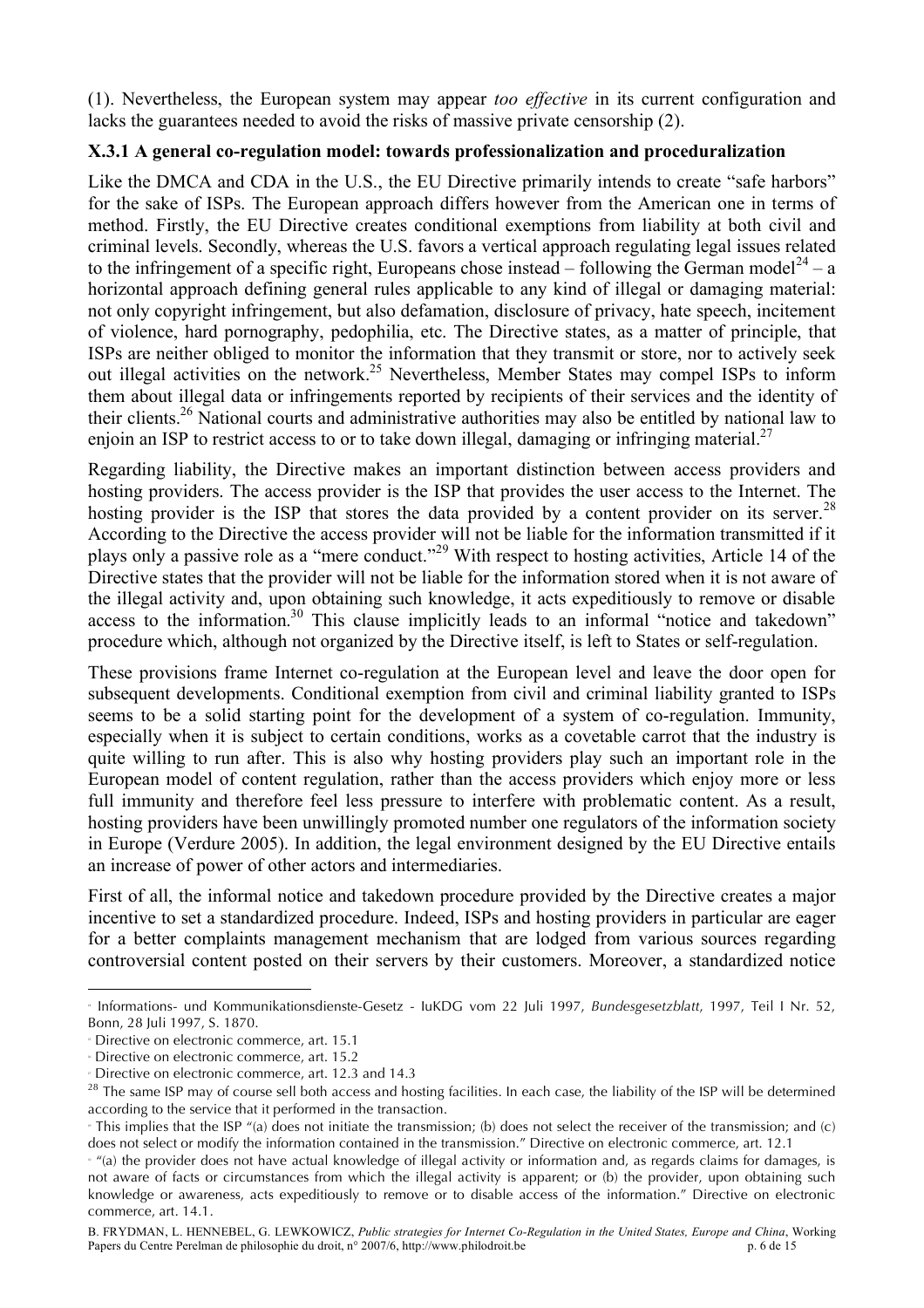form would allow the ISP to react to notices more accurately and more quickly. Standardization starts with the establishment of a standard notice form allowing ISPs to clearly identify the complainant, the controversial material, and the URLs where it may be seen. These forms would usually require a formal statement by the complainant certifying the notice to be true and sincere by which the complainant accepts to face the legal consequences of any malicious or wrongful notice. Such a standardization could be achieved in different ways through a professional organization or by each ISP individually, in partnership with public authorities or not, etc.

Second, standard notice and takedown procedures are quite demanding and might deter most average end-users from complaining to ISPs about illegal or harmful material they find online. This situation opens the way to another kind of professional intermediaries between end-users and ISPs, specialized in the processing of notices. Those intermediaries, known as "hotlines", bear a key role in the European co-regulatory landscape. Moreover, they are substantially funded by the European Union both at the European and national levels. Since 1999, the European Union has funded the International Association of Internet Hotlines (Inhope), a network of 25 hotlines in 23 countries world-wide. Inhope is in charge of the transmission of notices to ISPs, the police or Inhope members. Between September 2003 and February 2004, the network claims that it received 106,912 reports, including  $54,242$  related to child pornography.<sup>31</sup> In 2005, over 534,000 reports were sent to Inhope hotlines. Those reports paved the way for significant actions against child pornography. In Germany, for instance, the so called "Operation Marcy" concerning 26,500 Internet users in 166 countries was initiated after the transmission of a report by Inhope members to the German Federal Police.<sup>32</sup> In the United Kingdom, the Internet Watch Foundation (IWF) – the national hotline – reported that its partnership approach led to a reduction in child abuse content hosted in the UK from 18% in 1997 to 0.4% in 2004. In 2005, over 150 UK citizens were identified and reported to the British police by the IWF, resulting in 14 arrests and the current assistance in over 20 police enquiries.<sup>33</sup>

Third, the notice and takedown procedure provided by article 14 of the Directive calls for public and private Internet watchdogs. Internet watchdogs do not only report complaints made by others. They actively seek the Internet, looking for specific kind of illegal material that they intend to contend with. They are funded either by public authorities or by private parties, such as NGOs or business agencies. As a matter of fact, number of hotlines also acts as watchdogs and *vice versa*. For instance, the German association Jugendschutz, created and funded by public authorities, is actively tracking and reporting cyber hate content to public agencies.<sup>34</sup> Since 2001, 750 extremist web sites were shut down as a result of action taken by Jugendschutz.<sup>35</sup> On October 4, 2002, the International Network against Cyber Hate was created by Jugendschutz and the Magenta Foundation in order to coordinate the international action against hate speech on the Internet. This network of watchdogs actively contributes to increase the notice and takedown practices concerning hate speech.

Finally, one might predict that notice and take down would eventually open the way for Online Dispute Resolution mechanisms (ODR) in order to settle disputes about the validity of the material online.<sup>36</sup> At the moment, the content provider or the petitioner have no other choice than to bring

 $\overline{a}$ 31 See http://www.inhope.org/en/news/stats.php?id=200309200402 (last visited on April 7, 2007).

<sup>&</sup>lt;sup>\*</sup> See http://ec.europa.eu/information\_society/activities/sip/news\_events/success\_stories/index\_en.htm (last visited on April 7, 2007).

<sup>33</sup> See http://www.portal.northerngrid.org/custom/files\_uploaded/uploaded\_resources/1880/IWFjune06esafety. ppt#16.

<sup>34</sup> See for instance Jugendschutz im Internet, *available at* http://www.jugendschutz.net/.

<sup>35</sup> INACH Annual Report, 2005, p.23 *available at* http://www.inach.net/content/INACH-annual-report-2005.pdf (last visited on April 7, 2007).

<sup>36</sup> Article 17 of the Directive on electronic commerce already provides that the States must favor the "out-of-court dispute settlement," including by electronic means. The use of an online dispute resolution (ODR) system, moreover, would be in conformity with the European Council's policy concerning the settlement of commercial cross-border disputes (Council resolution of May 25, 2000 on a community-wide network of national bodies for the extra-judicial settlement of consumer disputes, *O.J.E.C.*, C 155/1, 6 June 2000).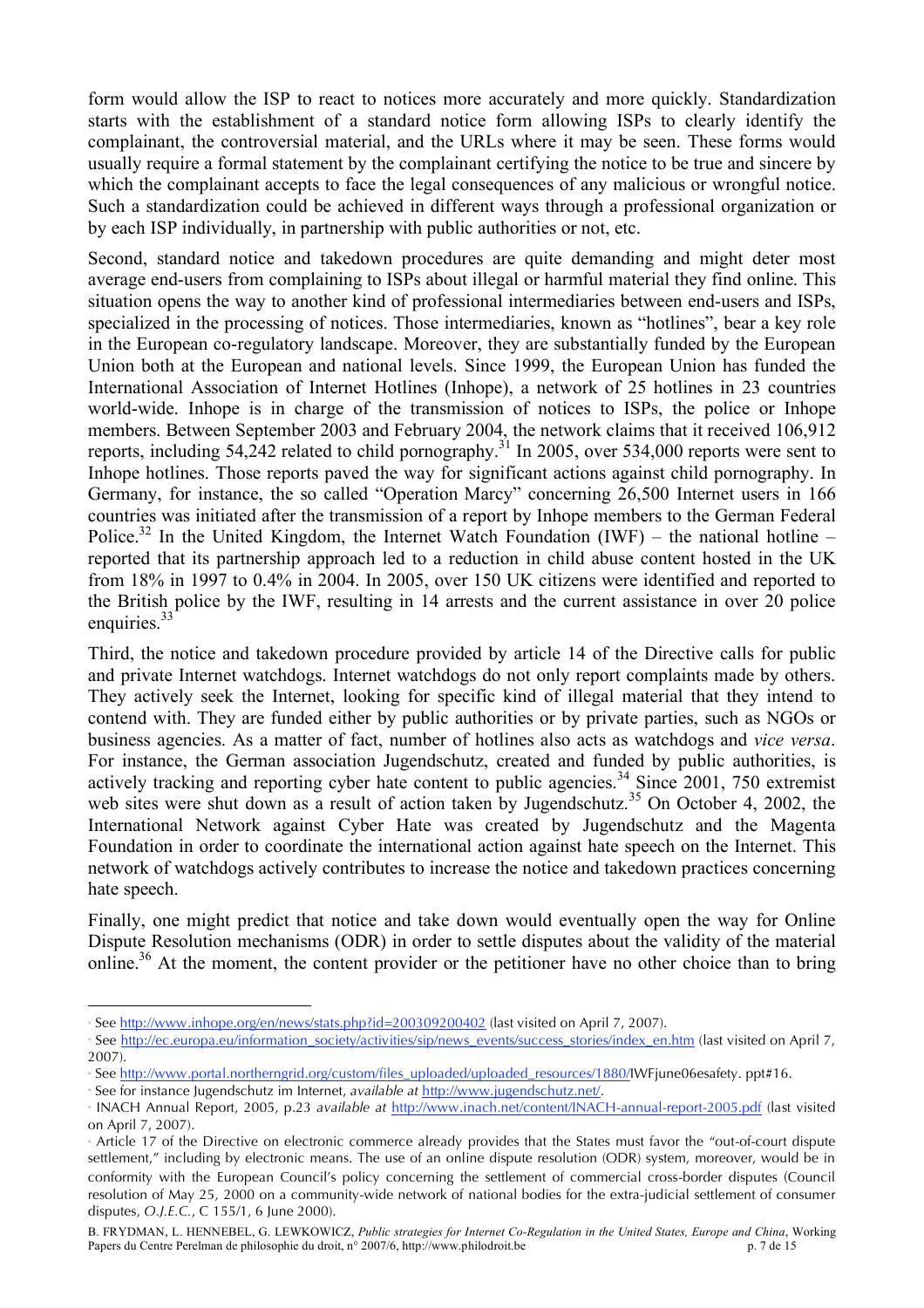the case before the judiciary in case of take down or put back. Courts are actually dealing with an increasing number of cases regarding Internet content. However, the courtroom is not always the most suitable place to settle this kind of litigation: judicial proceedings are too lengthy, too expensive, and judges are not necessarily experts in cyberlaw. The standardization of ODR could be the major next step in the development of an efficient European system of Internet co-regulation (Katsh 2006; Schultz 2005: 179-250) under the condition that the fairness of the ODR, which is often an area of dispute (Geist 2001; 2002), is guaranteed.<sup>37</sup>

#### **X.3.2 Dangerous effectiveness**

 $\overline{a}$ 

While regulating the Internet appeared unworkable ten years ago, nowadays, the system set up in Europe seems to be quite effective. It is sometimes even overly effective so as to jeopardize freedom of speech and freedom of the press in violation of the principles of the rule of law and more precisely of the European Court for Human Rights' standards, based upon Article 10 of the ECHR. Indeed, Article 14 of the Directive on electronic commerce encourages hosting providers to take down controversial material stored on their servers as soon as they are notified by a public authority, a watchdog, a hotline, a NGO, a person claiming to be injured, or any user alleging the material to be illegal, infringing or otherwise damaging (Frydman & Rorive 2002b). Moreover, the system appears to be quite unbalanced since while article 14 incites hosting providers to take such material down, it doesn't give any incentive to put legitimate content back online. This can be explained by the fact that the Directive does not provide a formal notice and takedown procedure that must be instead set by national regulation or self-regulation.<sup>38</sup> This regulatory pattern has negative side effects. The content provider has no formal right whatsoever to ask for a put back or even to be informed of the takedown. As a result, the ISP must decide for itself whether or not to comply with the notices, the accuracy of which may vary, that it receives on a daily basis. The ISP is then in the position of a judge, if not a censor (Frydman & Rorive 2002b). As a matter of fact, recent academic surveys convincingly demonstrated ISPs' trend, especially in Europe, to take down legitimate content when a complaint is lodged, even when it is based on erroneous or misleading information. 39

In sum, the European informal notice and takedown procedure appears unbalanced and laid open to massive private censorship. This situation could be solved thanks to a legal procedure of counter notice and put back, similar to the DMCA model. Even better, a well balanced system could be inspired by the Japanese model. Whereas the U.S. copyright statute calls for an immediate takedown but allows the content provider to issue a counter-notice requesting a "put back", the 2001 Japanese statute sets up the so-called "notice, notice and takedown" procedure which requires the ISP to forward the notice to the content provider and wait for an answer before removing the notified data.<sup>40</sup> Such a system, which one might also call "reply and stay up," seems more suitable to take the interests of all sides into account and would relieve ISPs from the burden of making

<sup>&</sup>lt;sup>37</sup> The European Court of Human Rights provides some guidelines to insure the fairness of ODR (Schiavetta 2004).

<sup>38</sup> In its first report on the Directive's application, the Commission stated that "at this stage [it] does not see any need for a legislative initiative". See *Report from the Commission to the European Parliament, the Council and the European Economic* and Social Committee. First Report on the application of Directive 2000/31/EC of the European Parliament and of the Council of 8 June 2000 on certain legal aspects of information society services, in particular electronic commerce, in the *Internal Market (Directive on electronic commerce)*, COM(2003) 702 final, Brussels, 21.11.2003, p.16. On October 24, 2005, the Commission established an "expert group on electronic commerce" which it could consult, notably, on questions related to "notice and takedown procedures." *Commission Decision of 24 October 2005 establishing an expert group on electronic commerce*, 2005/752/EC, *O.J.E.C.*, L 282/20, 26 October 2005. See also studies on the issue of the "notice and takedown" procedure funded by the European Commission (Rightswatch 2003).

<sup>39</sup> Various experiments were undertaken by researchers to evaluate the perverse effects of this incentive, in particular, in terms of limiting access to contents on the public domain. The results of these experiments show the tendency of ISPs towards censorship, particularly in Europe, of legal contents on the basis of erroneous information (Ahlert *et al*. 2004; Nas 2004). On private censorship on the Internet, see Kreimer 2006.

<sup>40</sup> See the Law concerning Limitation of Damages to Specific Telecommunications Service Provider and disclosure of Sender Information, *available at* http://www.isc.meiji.ac.jp/~sumwel\_h/doc/codeJ/provider-e.htm.

B. FRYDMAN, L. HENNEBEL, G. LEWKOWICZ, *Public strategies for Internet Co-Regulation in the United States, Europe and China*, Working Papers du Centre Perelman de philosophie du droit, n° 2007/6, http://www.philodroit.be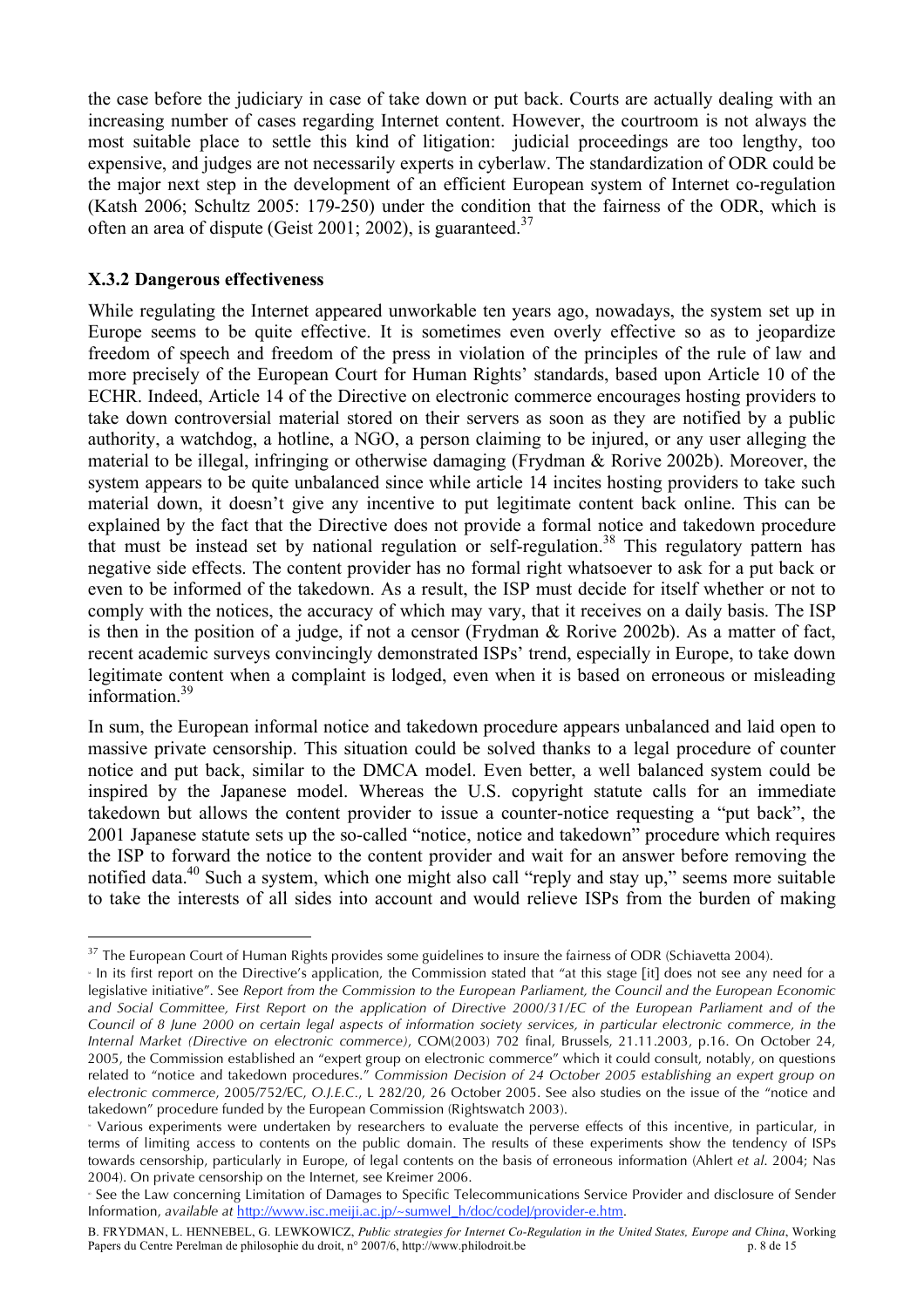"rulings" that they have neither qualification nor legitimacy to issue. If such mechanisms could enhance the European system of Internet regulation, some States may, however, favor a system of co-regulation precisely because of its censorship potential.

## **X.4 China: from authoritarian co-regulation to international struggle for law**

Both the American and European systems show that co-regulation is an effective way to regulate the Internet either for specific issues or as a general system. However, co-regulation is nothing more than a method of regulation that may be implemented by any regulators with disputable political agenda. Authoritarian States may use co-regulation to chill free speech, censor the Internet and overpower the media. That is exactly what is happening now in China (1) (Cheung 2006; Lacharite 2002; Qiu 2000; Reed 2000: 459-60), resulting in an international struggle for law in the election of a global standard concerning Internet regulation (2).

## **X.4.1. The evolving pattern of Internet regulation in China**

Chinese authorities monitor Internet communications to restrain controversial political and social discussions. At the same time, Internet is used to disseminate Chinese political propaganda, while preserving business transactions and the expansion of the Internet in the country (Cheung 2006: 1, 3; McGeary 2001: 219). Chinese government has set up a strict control and restriction system of access to the Internet by building a virtual firewall that filters unwanted web sites, such as human rights portals and online newspapers like the New York Times, blocking access to them. Individuals or groups are not allowed to make a direct international connection and all Internet access is controlled by the government (Qiu 2000). However, the technology cannot ensure full control and can be challenged by the use of technology itself. Moreover, the enforcement of State censorship can be made extremely difficult if it has to arrest, prosecute, and condemn every single violator (Lacharite 2002).

China consecutively used two methods to regulate Internet content. First, since 1996, the Chinese government has regulated the Internet through extensive legislation and official decrees (Cheung 2006; Newbold 2003), which prohibit messages and conducts that may harm national security, disclose State secrets, endangers social stability or promotes sexually suggestive material, etc. (Cullen & Choy 2005; Newbold 2003).

In addition, co-regulation mechanisms have been progressively set up to delegate Internet monitoring to private actors and the business sector. In doing so, China has adopted a very effective and cost-efficient scheme of control which combines criminal sanctions and privatized enforcement (Boyle 1997), allying direct control and State censorship with surveillance by non-State actors, including foreign investors (Cheung 2006: 11). For instance, under the State Secrecy Law, a person who puts information on the Internet shall ultimately be held liable for any unlawful dissemination of that information, even though information that is provided to or released on web sites must be checked and approved by the appropriate government authority. ISPs and users must put up management systems and all entities or users that establish chat rooms or network news groups are subject to the examination and approval of government agencies. The providers of Internet services and content are liable for any failure to monitor and supervise electronic activities conducted within their business sphere. The Regulations on the Administration of Business Sites of Internet Access Services,<sup>41</sup> passed in 2002, require ISPs to install tracking software, take surveillance and monitoring measures, report to the relevant authorities when someone uses the Internet for illegal activities, keep records of each user's identity card and history of web sites visited for at least sixty days, and install software to filter out the banned sites that are considered subversive by the government (Newbold 2003). The Interim Provisions on the Administration of Internet Publication of 2002 impose similar requirements on actors in the Internet publishing industry, and various statutes and official decrees confirm that the provider must take steps to ensure an effective control

 $\overline{a}$ Regulations on the Administration of Business Sites of Internet Access Services (promulgated by the St. Council, Sept. 29, 2002, effective Nov. 15, 2002), LawInfoChina

B. FRYDMAN, L. HENNEBEL, G. LEWKOWICZ, *Public strategies for Internet Co-Regulation in the United States, Europe and China*, Working Papers du Centre Perelman de philosophie du droit, n° 2007/6, http://www.philodroit.be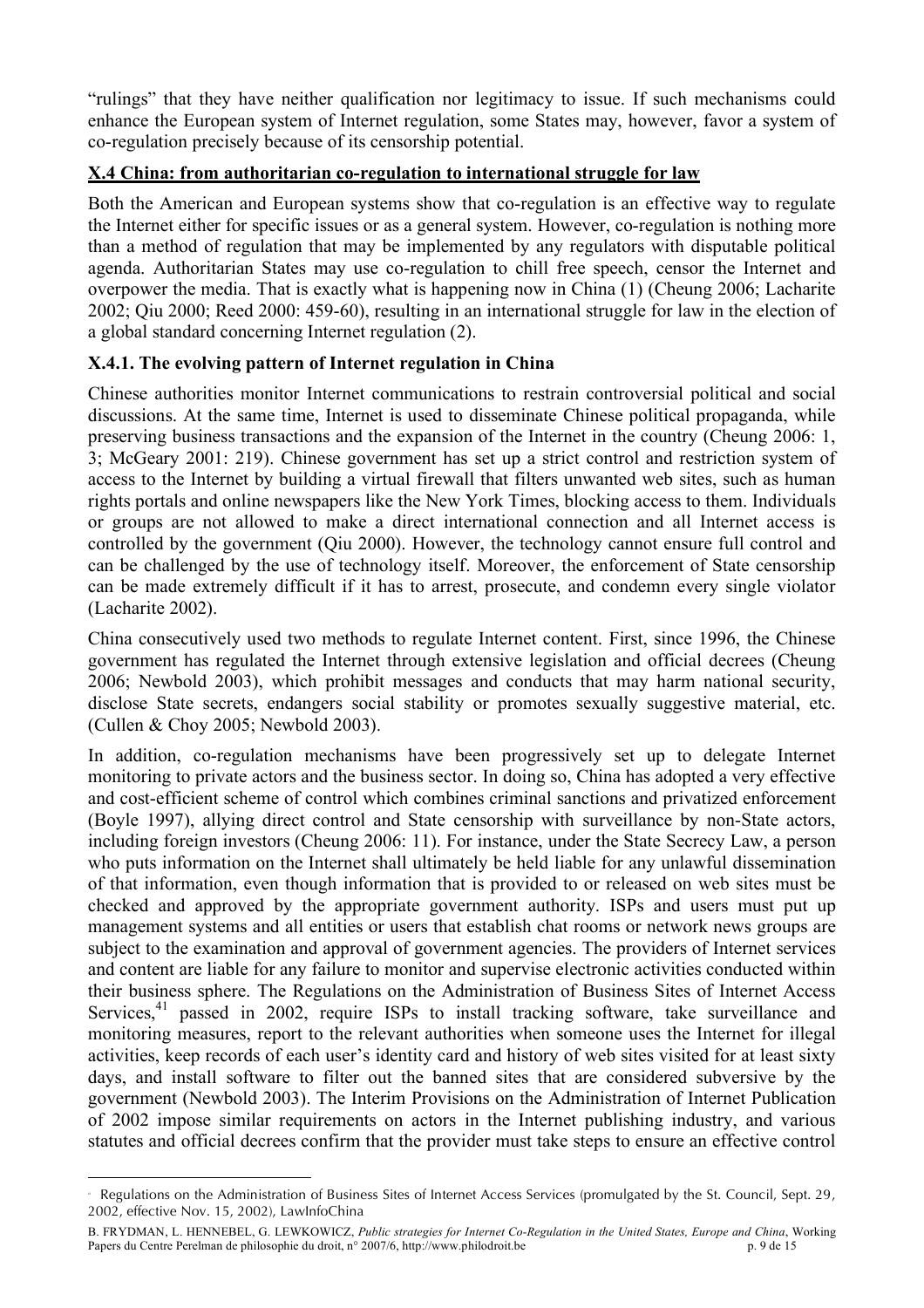over the Internet, such as deleting prohibited content, keeping records, and informing officials of illegal activities (Cheung 2006: 24). Failing to take action is against the law and may result in a fine. Finally, to control foreign investors, China initiated the voluntary Public Pledge of Self-Discipline for the China Internet Industry in March 2002 which requires signatories to "monitor the information publicized by users on web sites according to the law and remove the harmful information promptly", and prohibits "links to web sites that contain harmful information" (Newbold 2003: 507). U.S. Internet majors such as Yahoo! signed the Public Pledge and agreed to contribute to the Chinese government's content control management system of policing Internet messages (Heffernan 2006). While it is unclear whether corporations that do not sign the Public Pledge will still be permitted to operate in China (Cheung 2006: 33), it is interesting that China is using a co-regulatory mechanism to ensure Internet censorship by "inviting" ISPs to organize it themselves. For instance, thanks to this method, the Chinese government was able to convince Google to launch a Chinese censored search engine (Kreimer 2006: 18). American ISPs are willing for business reasons to endorse the role of censor – for example, by signing and implementing the Pledge, but also by selling the technology needed to enforce the Chinese filtering scheme or divulging private information to the Chinese authorities (Newbold 2003: 513; Heffernan 2006). This raises the question of the complicity of Internet corporations with authoritarian regimes.

## **X.4.2. Ruling the rules: transnational struggle for law**

They are however some boundaries in the governments' ability to use co-regulation to outsource the implementation of their national law at least within their own territory. ISPs are indeed global players and governments' law could have network effects. This global situation leads to transnational struggle for law.

For instance, as a reaction to the Chinese government's policy and other authoritative countries around the world (Kremer, 2006: 18), the U.S. Congress is currently considering passing a statute to promote freedom of expression on the Internet: the Global Online Freedom Act. This bill aims at establishing an Office of Global Internet Freedom in charge of drafting a list of "Internet-restricting countries." The Act states in section 201 that a "United States business that creates, provides, or hosts any Internet search engine or maintains an Internet content hosting service may not locate, within a designated Internet-restricting country [any materials] involved in providing such search engine or content hosting service."<sup>42</sup> In addition, Internet companies are compelled not to alter their search engines to "produce different search engine results for users accessing the search engine" from different countries.<sup>43</sup> Although the bill is unlikely to be enacted, it reveals another evolution in Internet regulation: cold war between States through Internet companies. This trend underlines the global "struggle for law" that is currently emerging with each State trying to impose its own standards on the other by using ISPs as soldiers for the defense of national values.

In this context, civil society actors also play a role, for instance, by developing and adopting software, like the Psiphon<sup> $44$ </sup> software funded by the Soros Foundation and the University of Toronto, which enables Internet users in Internet censored countries to access blocked sites. Along the same lines, the Voice of America broadcasting service, funded by the U.S. government, contracted with Anonymizer Inc., producer of a censorship circumvention software, in order to provide Iranian citizens with an access to information censored by their government.<sup>45</sup> NGOs could also take part to the judiciary constituent of the international struggle for law. For instance, in April 2007 the U.S. based NGO "World Organization for Human Rights" filed a major lawsuit against Yahoo! based on the Alien Tort Claims Act in an U.S. District Court accusing the Internet

*Global Online Freedom Act of 2007*, H.R. 275, January 5, 2007, sec.201 *available at* http://thomas.loc.gov/cgibin/query/F?c110:1:./temp/~c110yo5Bpm:e388.

<sup>43</sup> *Ibid*., sec.202.

<sup>44</sup> Psiphon is an activist software developed by the Citizen Lab. It is described as "a censorship circumvention solution" and contributes, of course, to the global struggle for law in contributing to getting around some national regulations. See http://psiphon.civisec.org/ (last visited April 7, 2007).

<sup>45</sup> See http://www.anonymizer.com/consumer/media/press\_releases/02012006.html (last visited April 7, 2007).

B. FRYDMAN, L. HENNEBEL, G. LEWKOWICZ, *Public strategies for Internet Co-Regulation in the United States, Europe and China*, Working Papers du Centre Perelman de philosophie du droit, n° 2007/6, http://www.philodroit.be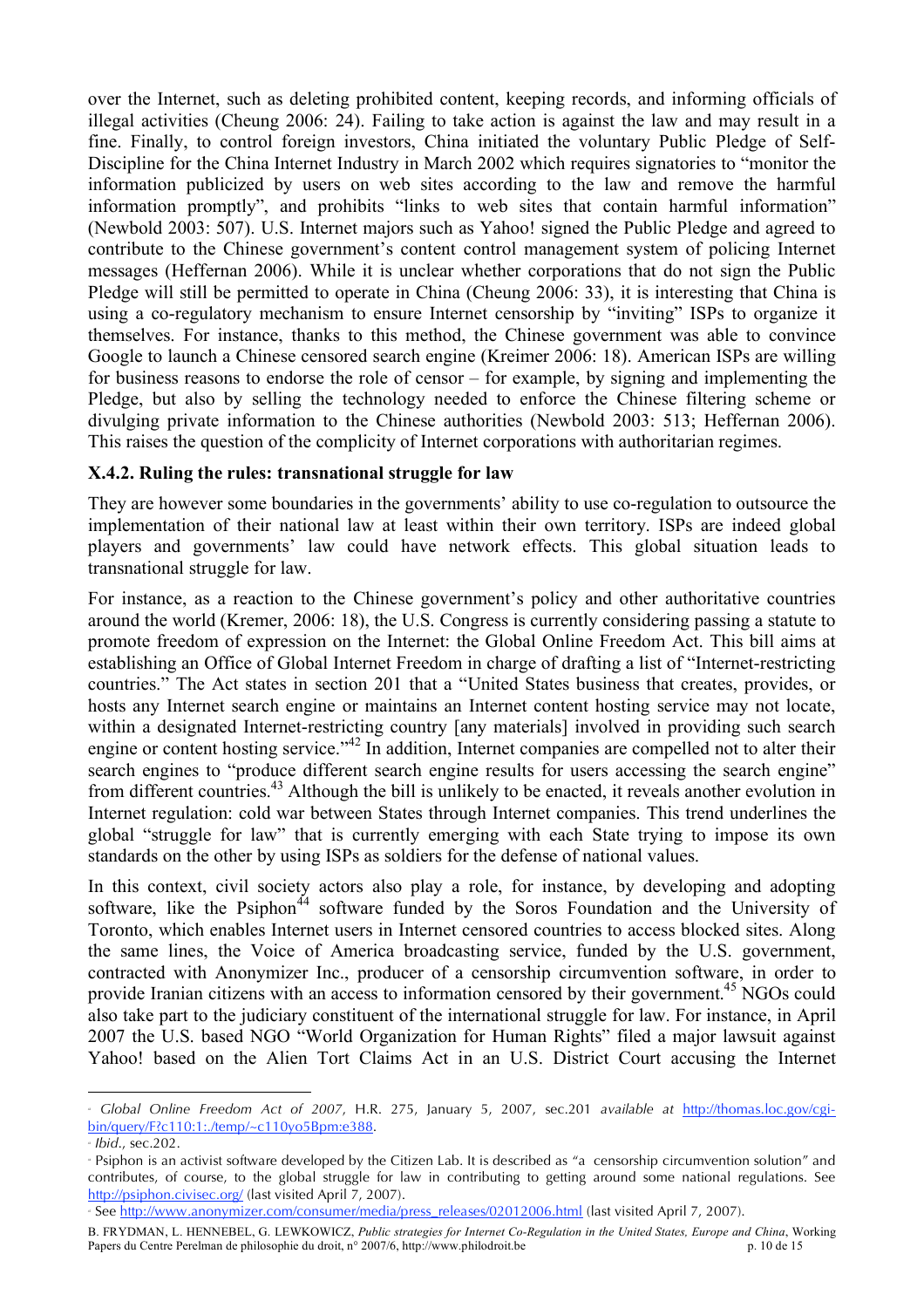corporation of having aiding and abetting the Chinese authorities to arrest and torture a Chinese journalist. According to the petition, Yahoo! divulged, at the request of the Chinese authorities, the name of the journalist who was using an Yahoo! Internet account to disseminate his calls for democracy in China. Such transnational litigation could add some pressure on ISPs' shoulders and incite them to show more respect towards basic human rights and democratic standards of free speech.

## **X.5 Internet co-regulation and the rule of law**

The paper showed the differences between the regulatory solutions endorsed by American, European and Chinese regulators. In each case, some legal devices were implemented in order to press ISPs to control the Internet. In the US, the co-regulatory model remains exceptional and is used only to achieve very specific goals, while in Europe and China, co-regulation is the general and leading model. If it is quite clear that despite controversies concerning State's ability to control the Internet, States are fully aware of the effectiveness and power of co-regulatory techniques, coregulation may jeopardize fundamental freedoms and basic guarantees of the rule of law. The paper underlined the Chinese use of co-regulation to support authoritarian policies, and showed that the European system itself was far to be perfect and lacked the necessary safeguards mechanisms required to ensure the full respect of the guarantees of the rule of law. Behind this, one can witness, in the absence of global standards to regulate the Internet, a frontal competition between States, models and standards: a global struggle for law. And because of the impact that the regulation mechanism may have on the rule of law, one can see that what is actually at stake are the fundamental freedoms. The question remains: which of the libertarian, the procedural co-regulatory and the authoritarian co-regulatory model will surpass the others?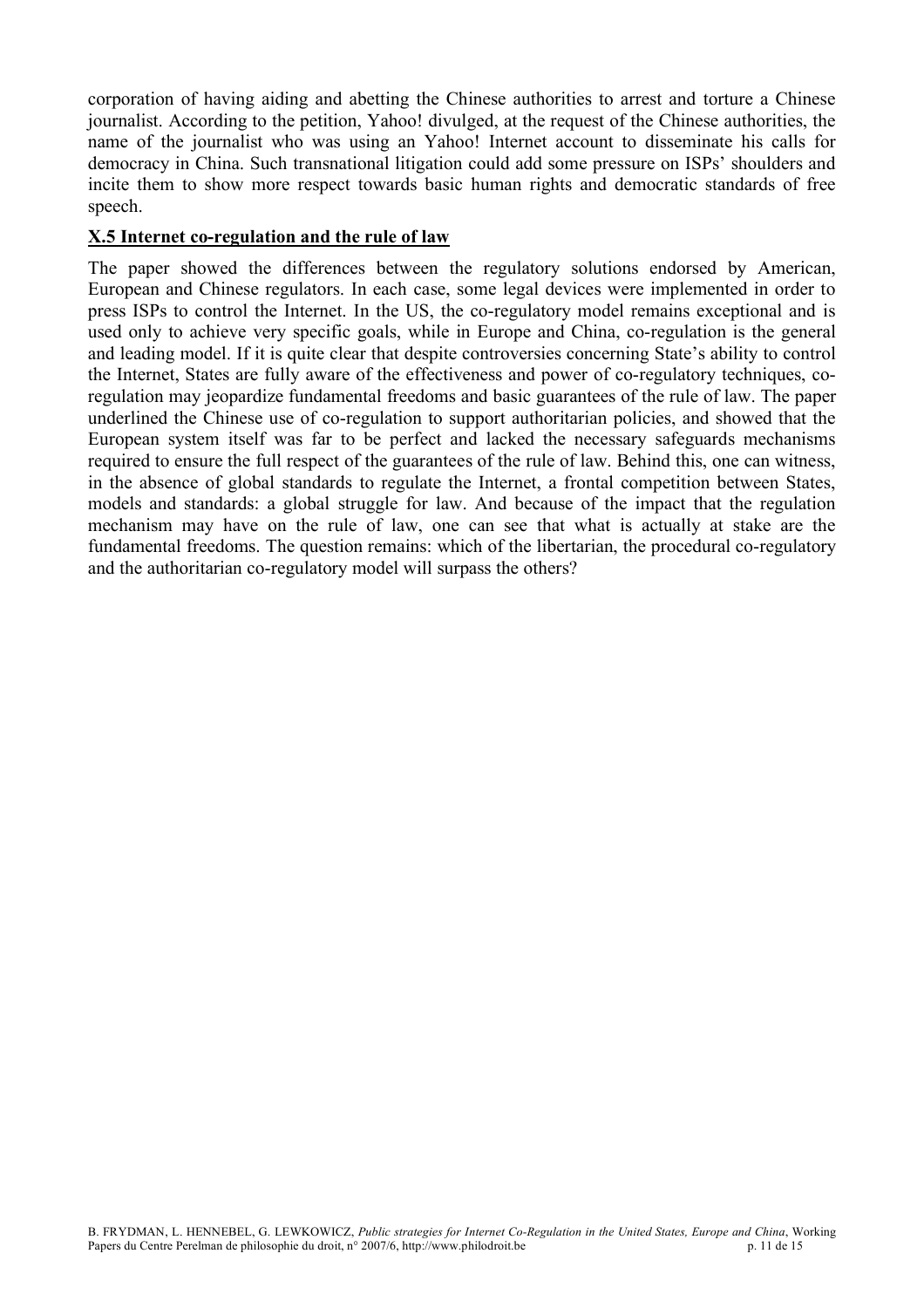#### **List of References**

Ahlert, C., Marsden, C., Yung, C. 2004. 'How Liberty Disappeared from Cyberspace: The Mystery Shopper Tests Internet Content Self-regulation' *available online at* http://pcmlp.socleg.ox.ac.uk/text/liberty.pdf (last visited April 7, 2007).

Berman, P.S. 2002. 'The Globalization of Jurisdiction', *Univeristy of Pensylvannia Law Review* 151: 311-546.

Berns, T., Docquir, P.-F., Frydman, B., Hennebel, L., Lewkowicz, G. 2007. *Responsabilités des entreprises et corégulation*. Bruxelles: Bruylant, Series 'Penser le Droit'.

Birnhack, M.D. and Elkin-Koren, N. 2003. 'The Invisible Handshake: The Re-emergence of the State in the Digital Environment', *Virginia Journal of Law and Technology* 8: 6 *available online at* http://www.vjolt.net/vol8/issue2/v8i2\_a06-Birnhack-Elkin-Koren.pdf (last visited April 7, 2007).

Boyle, J. 1997. 'Foucault in Cyberspace: Surveillance, Sovereignty, and Hard-Wired Censors', *University of Cincinnati Law Review* 66: 177-205.

Chen, C. 2004. 'United States and European Union Approached to Internet Jurisdiction and Their Impact on E-commerce', *University of Pennsylvania Law Review* 25: 423-54.

Cheung, A.S.Y. 2006. 'The Business of Governance: China's Legislation on Content Regulation in Cyberspace', *New York University Journal of International Law and Politics* 38: 1-37.

Cowhig, David 2000. 'New Net Rules Not a Nuisance?', *Chinaonline News* (December 5).

Cullen, R. and Choy, D.W. 2005. 'China's Media: The Impact of the Internet', *San Diego International Law Journal* 6: 323-40.

Frydman, B. and Rorive, I. 2002a. 'Fighting Nazi and Anti-Semitic Material on the Internet: the Yahoo! Case and its Global Implications', Paper Presented on February 11, 2002 at the Cardozo School of Law during the Conference: "Hate and Terrorist Speech on the Internet: The Global Implications of the Yahoo! Ruling in France" *available online at* http://pcmlp.socleg.ox.ac.uk/YahooConference/ (last visited April 7, 2007).

Frydman, B. and Rorive, I. 2002b. 'Regulating Internet Content through Intermediaries in Europe and the USA', *Zeitschrift für Rechtssoziologie* 23: 41-59.

Frydman, B. 1997. 'Quel Droit pour l'Internet' in *Internet sous le Regard du Droit. Actes du Dolloque du 30 octobre 1997*. Bruxelles: Editions du Jeune Barreau de Bruxelles, pp.279-316.

Frydman, B. 2004. 'Coregulation: A Possible Legal Model for Global Governance', in De Schutter, B. (ed.) 2004. *About Globalisation. Views on the trajectory of mondialisation*. Brussels: VUB Brussels University Press, pp. 227-42.

Geist, M. 2001. 'Fair.com? An Examination of the Allegations of Systemic Unfairness in the ICANN UDRP' *available online at* http://aix1.uottawa.ca/~geist/geistudrp.pdf (last visited April 7, 2007).

Geist, M. 2002. 'Fundamentally Fair.com? An Update on Bias Allegations and the ICANN UDRP' a*vailable online at* http://aix1.uottawa.ca/~geist/fairupdate.pdf. (last visited April 7, 2007).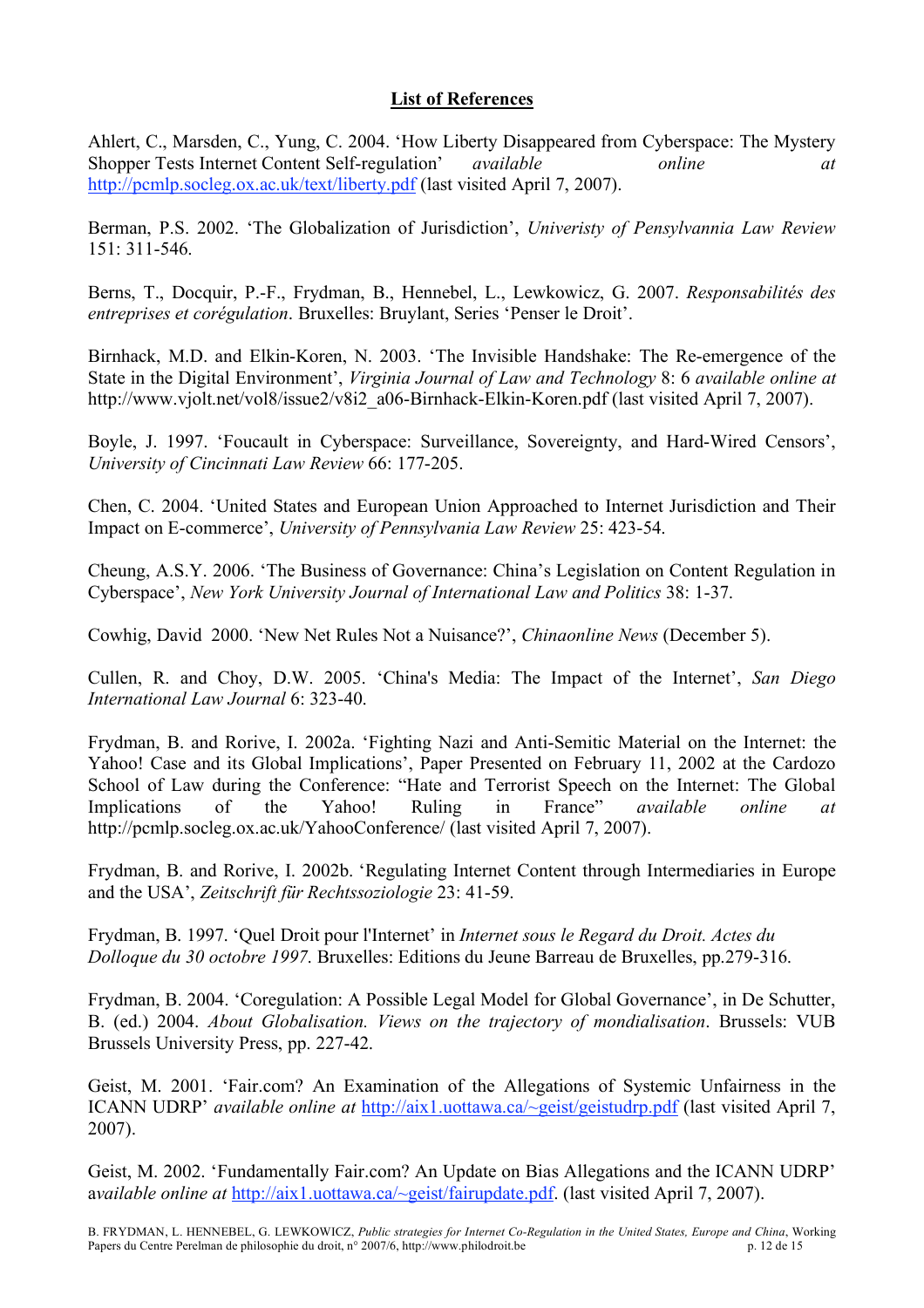Hans-Bredow-Institut 2006. *Final Report. Study on Co-regulation Measures in the Media Sector* (June) *available online at* http://www.hans-bredow-institut.de/forschung/recht/co-reg/Co-Reg-Draft Final Report.pdf (last visited April 7, 2007).

Hedley, S. 2006. *The Law of Electronic Commerce and the Internet in the UK and Ireland*. London: Routledge Cavendish.

Heffernan, J. 2006. 'An American in Beijing: An Attorney's Ethical Considerations Abroad with a Client Doing Business with a Repressive Government', *Georgetown Journal of Legal Ethics* 19: 721-31.

Hennebel, L. and Lewkowicz, G. 2007. 'Corégulation et Responsabilité Sociale des Enterprises', in Berns *et al*., pp. 147-226.

Katsh, E. 2006. 'Online Dispute Resolution: Some Implications for the Emergence of Law in Cyberspace', *Lex Electronica* 10 *available online at* http://www.lex-electronica.org/articles/v10- 3/katsh.pdf (last visited April 7, 2007).

Kerr, I. R. and Gilbert, D. 2004. 'The Role of ISPs in the Investigation of Cybercrime' in Mendina,T. and Brtiz, J. (eds) 2004. *Information ethics in an electronic age: current issues in Africa and the world*, Jefferson : McFarland Press, pp. 163-172.

Kesan, J.P. and Gallo, A.A. 2006. 'Why are the United States and the European Union Failing to Regulate the Internet Efficiently? Going Beyond the Bottom-Up and Top-Down Alternatives', *European Journal of Law and Economics* 21: 237-66.

Kreimer, S.F. 2006. 'Censorship by Proxy: The First Amendment, Internet Intermediaries, and the Problem of the Weakest Link', *University of Pennsylvania Law Review* 155: 11-101.

Lacharite, J. 2002. 'Electronic Decentralisation in China: A Critical Analysis of Internet Filtering Policies in the People's Republic of China', *Australian Journal of Political Science* 37: 333-41.

Lee, C.-C. 2003. 'The Global and the National of the Chinese Media: Discourse, Market, Technology, and Ideology', in Lee, C.-C. (ed.) 2003. *Chinese Media, Global Contexts*. London: Routledge, pp.1-31.

Lichtman, D. and Posner, E. 2004. 'Holding Internet Service Providers Accountable', *Supreme Court Economic Review* 14: 221-60.

Lievens, E., Dumortier, J. Ryan, P.S. 2006. 'The Co-Protection of Minors in New Media: a European Approach to Co-Regulation', *U.C. Davis Journal of Juvenile Law & Policy* 10: 97-151.

Link, P. 2002. 'China: The Anaconda in the Chandelier', *New York Review of Books* (Apr. 11) *available online at* https://www.nybooks.com/articles/15258 (last visited April 7, 2007).

Manekshaw, C.S.J. 2005. 'Liability of ISPS: Immunity from Liability under the Digital Millennium Copyright Act and the Communications Decency Act', *Computer Law Review and Technology Journal* 10: 1001-33.

Marzouki, M. 2006. 'The 'Guarantee Rights' for Realizing the Rule of Law', in Jørgensen, R.F. (ed.) 2003. *Human Rights in the Global Information Society*, Cambridge: MIT Press, Series 'The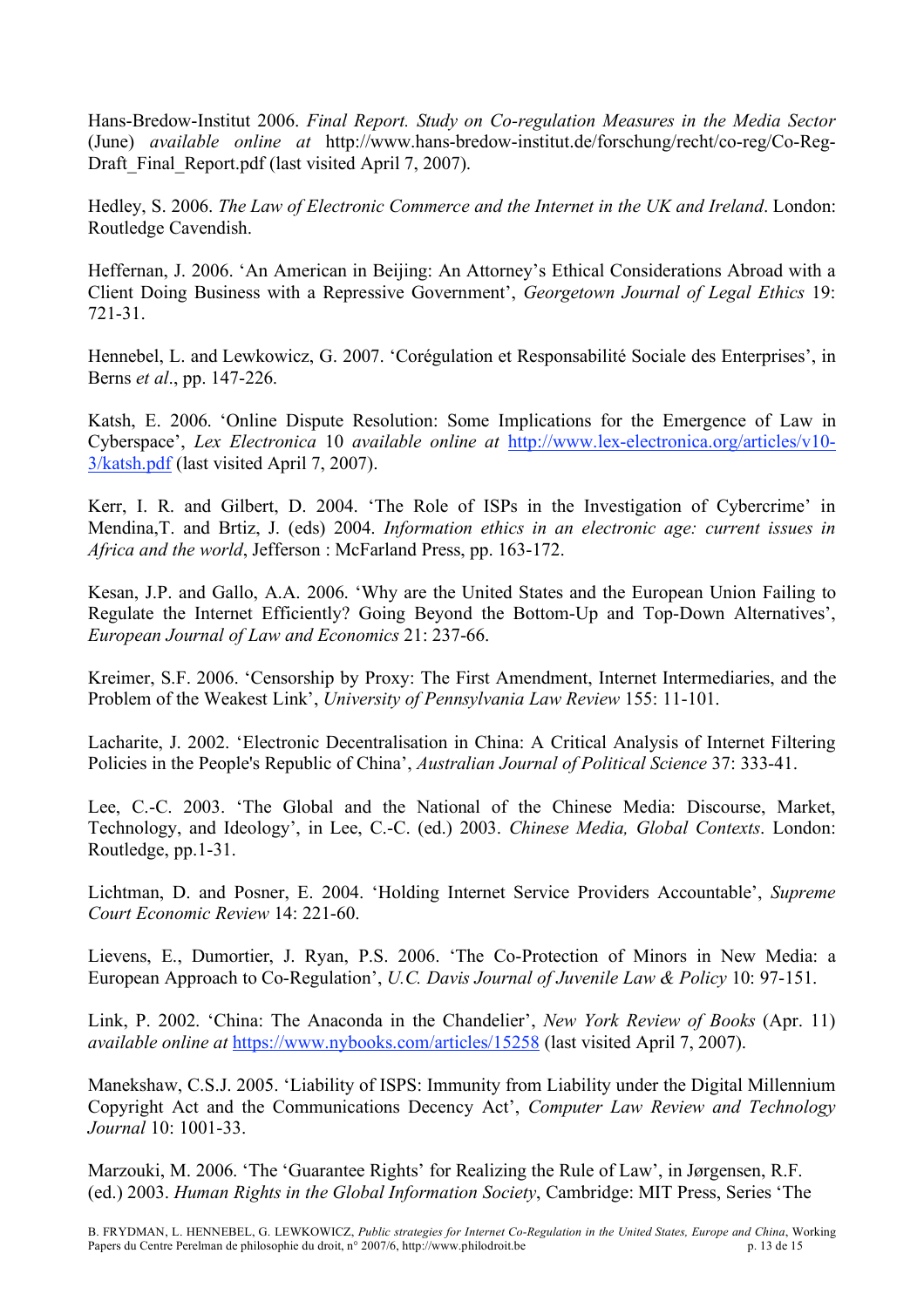Information Revolution & Global Politics', pp. 197-218.

McGeary, A. 2001. 'China's Great Balancing Act: Maximizing the Internet's Benefits while Limiting its Detriments', *International Lawyer* 35: 219-230.

Montero, E., Demoulin, M., Lazaro, C. 2004. 'La Loi du 11 mars 2003 sur les Services de la Société de l'Information', *Journal des Tribunaux* 6125: 81-95.

Newbold, J. 2003. 'Aiding the Enemy: Imposing Liability on U.S. Corporations Selling China Internet Tools to Restrict Human Rights', *University of Illinois Journal of Law, Technology and Policy* 2003: 503-29.

Nguyen, X. 2004. 'Collateralizing Privacy', *Tulane Law Review* 78: 553-604.

Palfrey, J.G. and Rogoyski, R. 2006. 'The Move to the Middle: the Enduring Threat of "Harmful" speech to the end-to-end principle', *Washington University Journal of Law and Policy* 21: 31-66.

Palzer, C. 2003. 'Co-regulation of the media in Europe. European provisions for the establishment of co-regulation frameworks', *Media, Law & Policy* 13: 7-27.

Poullet, Y. 2004. 'Technologies de l'Information et de la Communication et "Coregulation": une Nouvelle Approche?' in *Liber Amicorum Michel Coipel*. Bruxelles: Kluwer, pp. 167-88.

Price, M.E. and Verhulst, S.G. 2005. *Self-Regulation and the Internet*. The Hague: Kluwer Law International.

Qiu, J.L. 2000. 'Virtual Censorship in China: Keeping the Gate between the Cyberspaces', *International Journal of Communications Law and Policy* 4: 1-25.

Reed, K.M. 2000. 'From the Great Firewall of China to the Berlin Firewall: The Cost of Content Regulation on Internet Commerce', *The Transnational Lawyer* 13: 451-76.

Rightswatch 2003. *White Paper. A way forward for notice and takedown* (July 4), *available online at* http://www.rightswatch.com/White\_Paper\_20030704\_v1\_FINAL.pdf (last visited April 7, 2007).

Rustad, M.L. and Koening, T.H. 2005. 'Rebooting Cybertort Law', *Washington Law Review* 80: 335-476.

Schiavetta, S. 2004. 'The Relationship Between e-ADR and Article 6 of the European Convention of Human Rights pursuant to the Case Law of the European Court of Human Rights', *The Journal of Information, Law and Technology* 2004, *available online at* http://www2.warwick.ac.uk/fac/soc/law/elj/jilt/2004\_1/schiavetta (last visited October 10, 2007).

Schultz, W. and Held, T. 2004. *Regulated Self-Regulation as a Form of Modern Government: An Analysis of Case Studies from Media and Telecommunications Law*. Eastleigh: University of Luton Press.

Schultz, T. 2005. *Réguler le Commerce Electronique par la Résolution des Litiges en Ligne*. *Une Approche Critique*. Bruxelles/Paris: Bruylant/LGDJ.